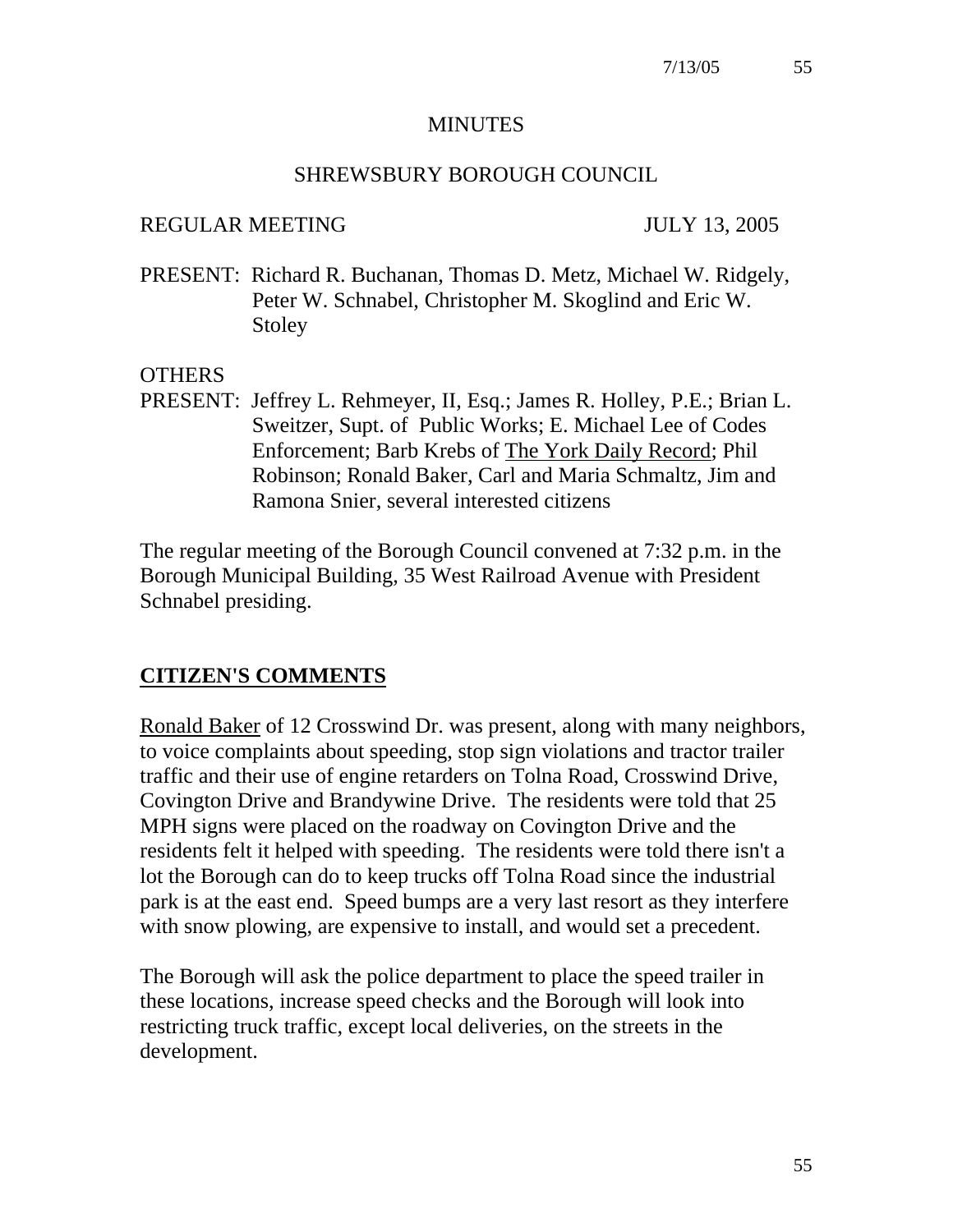Ralph Maxwell of 130 East Clearview Drive was present about speeding on East Clearview Drive. He asked that the 25 MPH signs be applied to his street.

The Borough will look into this possibility.

George McCann has a music business at 436-A South Main Street and wants to have live music on a Saturday, July 30, from 1 to 6 for his grand opening. He asked if he needs special permits.

He was told to investigate the ordinances and to contact the police department to fill them in on his activity and how he will handle parking and crowd control. The sound will be directed toward the back of the property. No implied permission was given to Mr. McCann by the Borough for his event.

# **APPROVAL OF MINUTES**

M. Ridgely moved to approve the minutes of the June 8 meeting.

T. Metz seconded. The motion carried with all in favor.

# **APPROVAL OF EXPENDITURES AND REPORT OF ACCOUNTS**

R. Buchanan moved to approve the expenditures and report of accounts for April.

T. Metz seconded. The motion carried with all in favor.

# **BILLS**

The bill list was presented for June: General account: check numbers 6796 thru 6850 totaling \$103,232.79; Water account: check numbers 3272 thru 3291 totaling \$14,085.48; Sewer account: check numbers 2759 thru 2777 totaling \$176,743.65; Highway Aid account: no checks written. Total disbursements for June were \$294,061.92.

M. Ridgely moved to approve the bill list for June. C. Skoglind seconded. The motion carried with all in favor.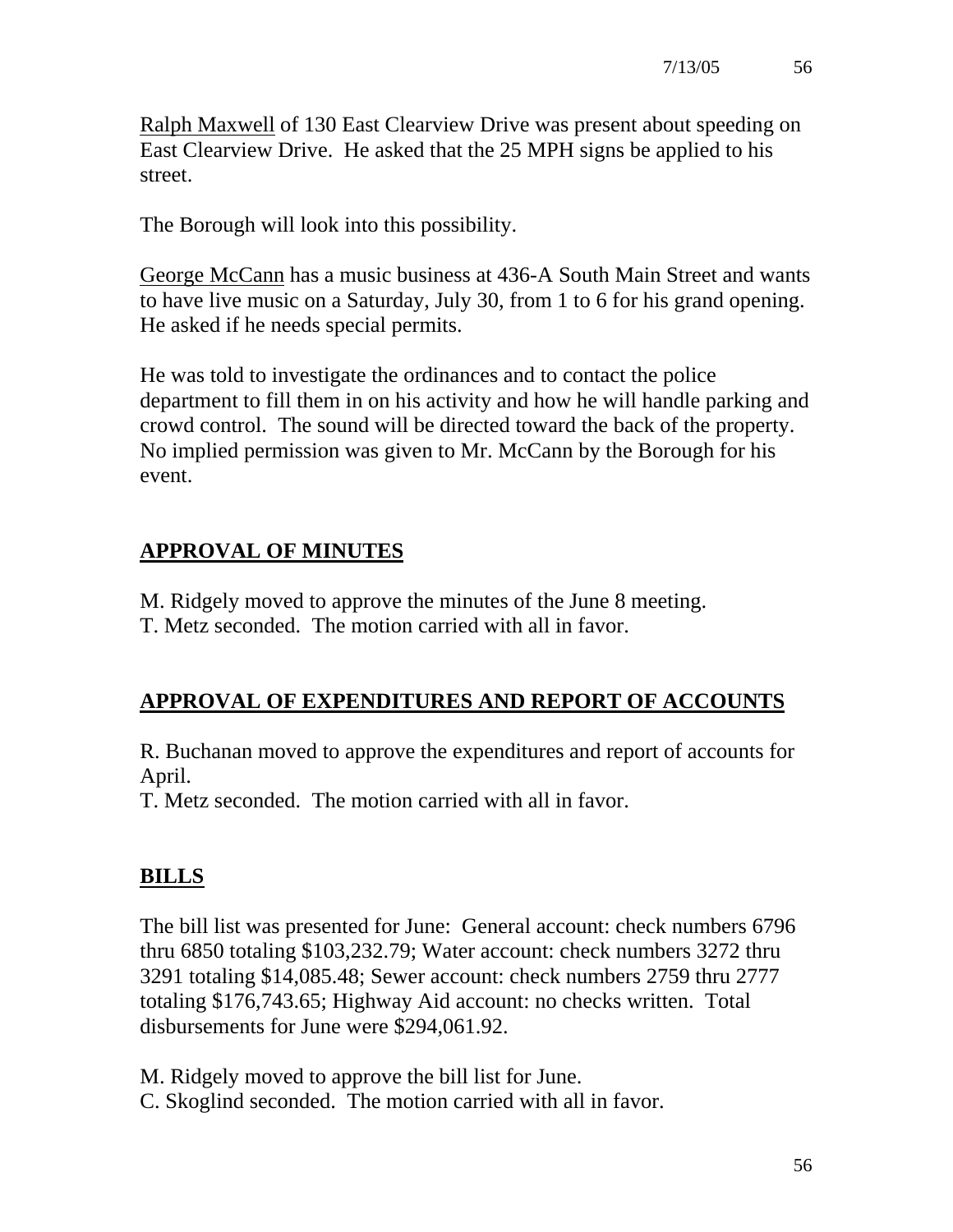# **SUBDIVISION AND LAND DEVELOPMENT BUSINESS**

Jotrade, L.P. & Anthony Rocco Mancuso Final Subdivision plan #2005-2 W. Clearview Dr., the Jotrade, L.P. & Anthony & Stephanie Shelton Final Subdivision plan #2005-3 W. Clearview Dr., the Jotrade, L.P. & Marion Malinski Final Subdivision plan #2005-4 W. Clearview Dr. and the Heathcote Glen Final Subdivision plan

These plans were tabled at the request of Phil Robinson. The Planning Commission reviewed these plans on June 27.

Valley View Grove Letter of Credit

The letter of credit was renewed with a new expiration date of June 27, 2006.

## **REPORTS**

#### **Codes Enforcement** – E. Michael Lee

#### Weaver Precast Land Development Plan

The Weaver Precast Land Development Plan (Final) was reviewed at the staff review yesterday and it will be back to them on August 9. The chemicals in the ground appear to be safe but it will be followed-up in staff review and/or Eng. Holley.

(See further discussion on this under Subdivision committee)

#### Doug Miller/Grim's Glass

Mike stated a drive-by inspection indicated about 90% of the work is complete. Mike got permission on Monday to inspect the second story apartment.

Fire Hydrant at 21 Northbrook Lane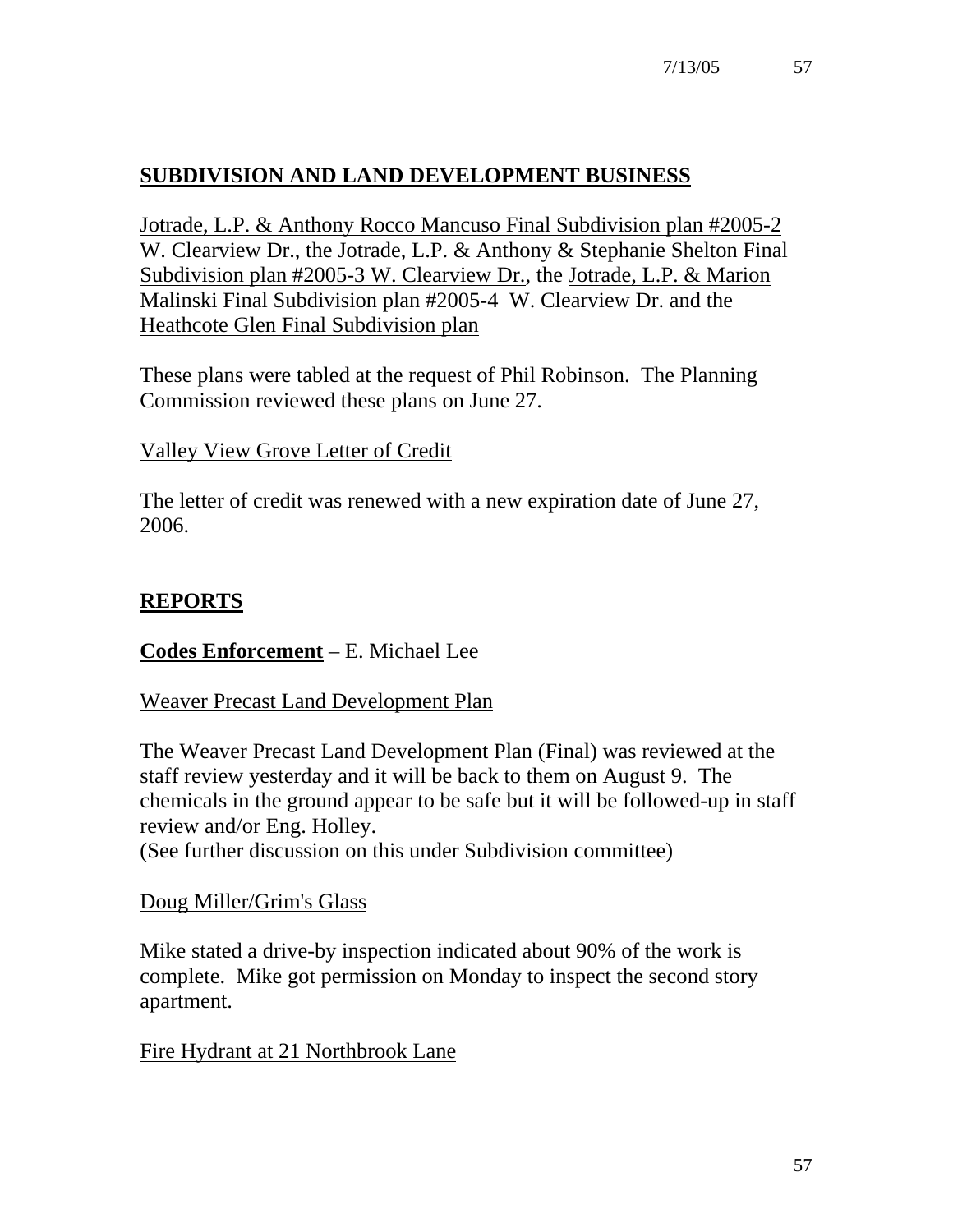A letter was sent to the property owner. Mike stated a meeting with Fire Chief Myers, the property owner and him will take place after the property owner gets out of the hospital. When you come down the street, you don't see the hydrant.

### **Signs**

Mike said his employee is about one-third finished with the sign review.

## **Water & Sewer** – Richard R. Buchanan

### Sewer Televising and Repairs

During the line televising, leaks and pipe obstructions were found on the Forest Lakes, Deer Creek and Railroad interceptors. When the leaks are repaired, flows should be cut by 50,000 to 100,000 gallons per day. Some repairs will have to be fixed by the camera crew's trenchless method and others will be dug up and repaired by the Borough. The amount of \$65,000.00 was budgeted for repairs. Our total flows now are around 800,000 gallons per day.

#### Deer Creek Pumpstation Repair

The gate valve at the Deer Creek Pumpstation broke beyond repair on motor number one. The station will have to be shut down with tankers hauling sewage all day. The gate valve will be cut out and replaced with the repair costing about \$10,000.00.

#### Pumphouse Wells

The well system is almost complete except for the control system and a float in the clear well at the old Pumphouse. When the weir was first installed, the creek was flowing between 25 and 35 gallons per minute. We need 45 gallons a minute to pump any water from the new wells as required by the permit. When the controls are complete, we will call DEP for an on-site inspection.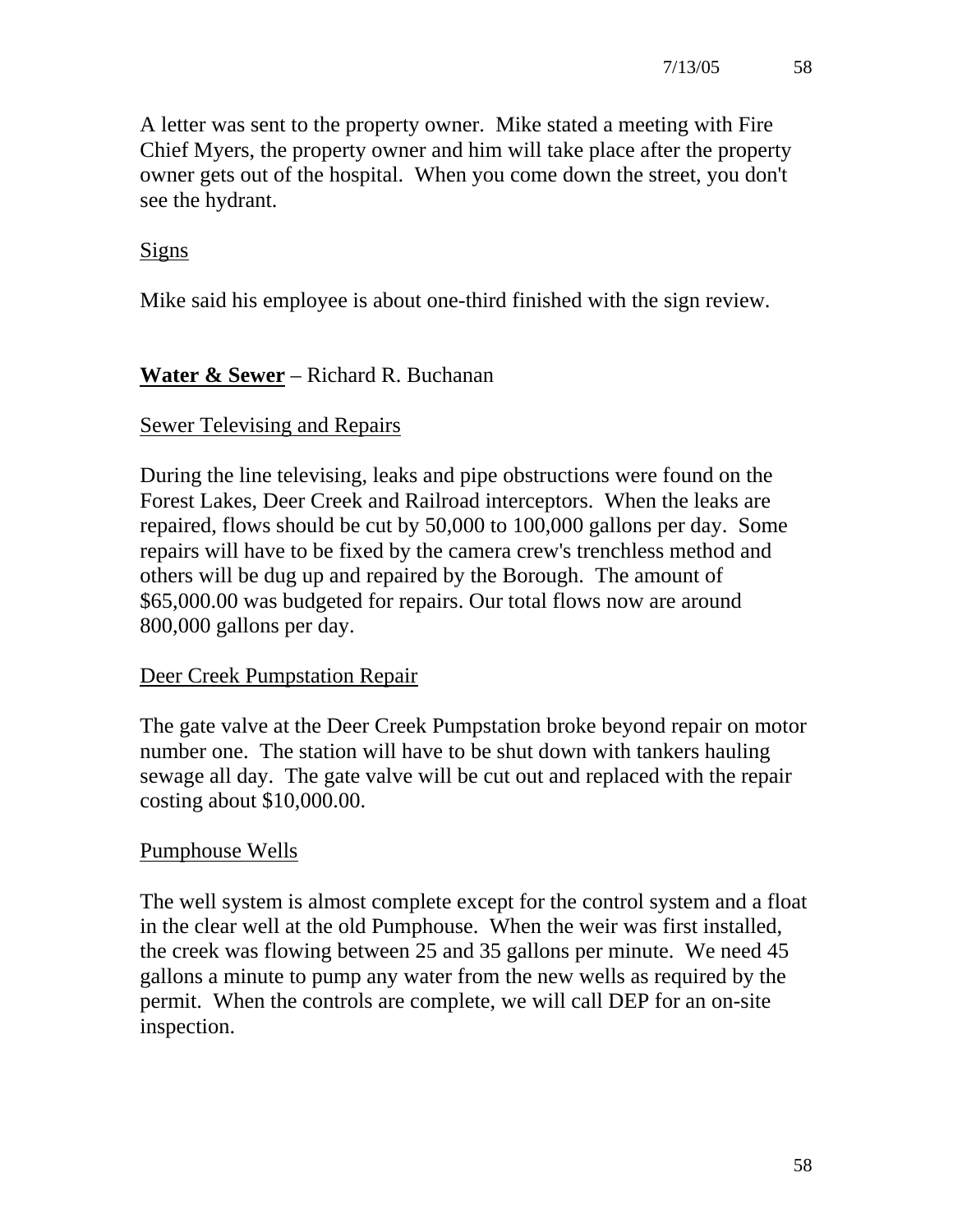### Utility Billing Software

Research was done on utility billing software companies and Continental Utility Solutions is the forerunner. Buck would like to issue the purchase order this year and budget funds for next year with the first billing to be done the fourth quarter of this year concurrent with B-H Computers.

E. Stoley arrived at 8:33 p.m.

Fifteen percent would be retained until we were satisfied with the software. It was suggested we could bill refuse quarterly instead of yearly; this would save on one mailing.

### **Public Roads & Lighting** – Christopher M. Skoglind

Essex Circle Drive Paving

The sewer trench that was sinking was repaved in June. The trench was lined with permeable fabric, stoned and repaved.

#### South Highland and East Forrest Avenue Intersection

The intersection was redone and the pooling has been eliminated.

#### Storm Sewer Mapping Proposals

We have narrowed the proposals to three reputable firms. The prices range between \$20,000.00 and \$50,000.00. The proposals contain different criteria. The grant covers \$25,000.00.

C. Skoglind and R. Buchanan will meet with Brian on July 19 at 6:00 p.m. to develop the criteria for the interviews with the three firms selected.

## **Public Lands, Buildings and Finance** – Michael W. Ridgely

Public Works Garage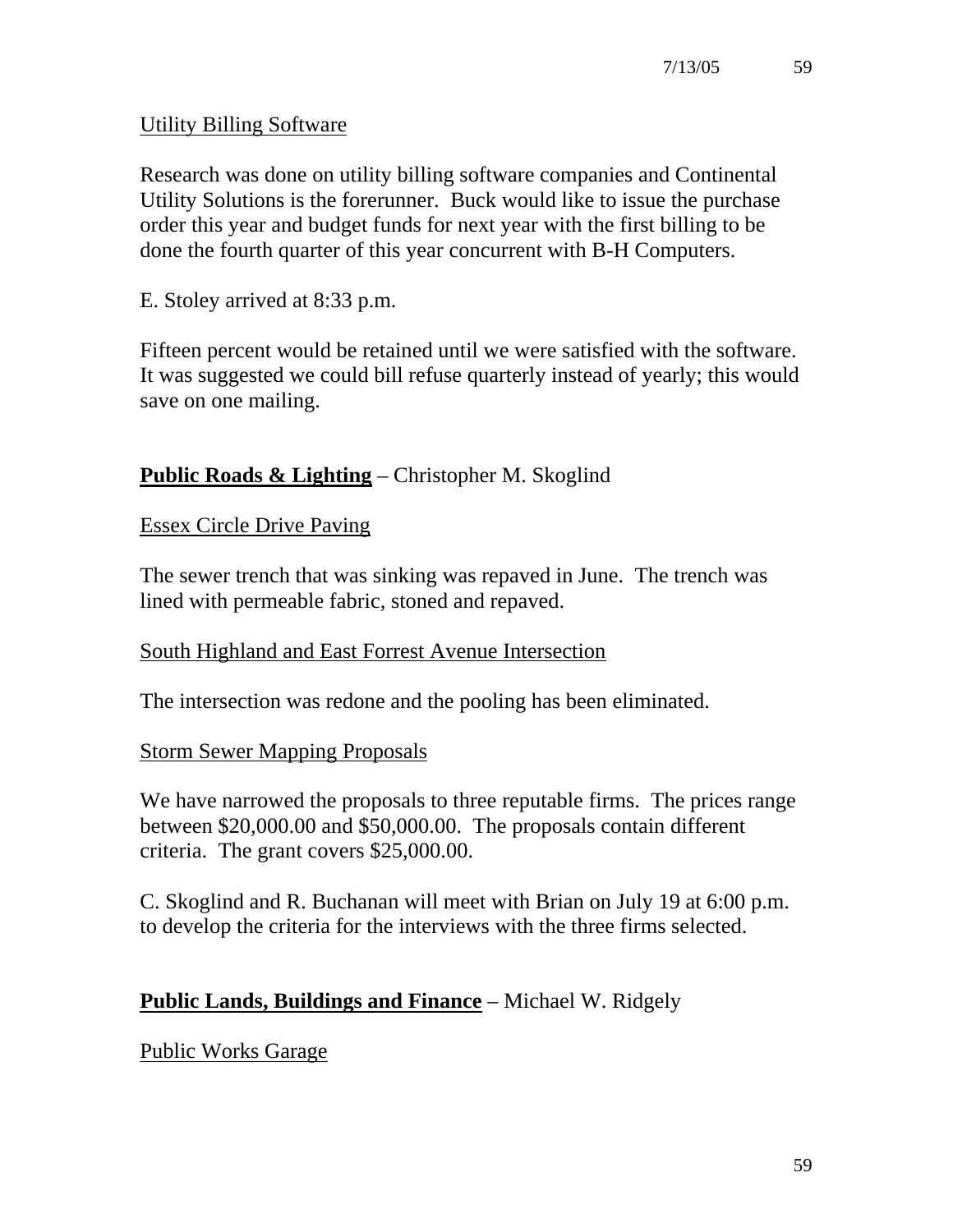The garage should be completed in early August. The block is complete and the floor will be poured this week. There was an accident today at the site where about half of the roof trusses collapsed sending two Richard Poole workers to the hospital.

### 2006 Budget

M. Ridgely would like budget information by September1. Budget meetings will be set at the next meeting.

## **ENGINEER'S REPORT**

Bids for Stormwater Work on Gatewood Drive

Two bids were received:

| McElroy Contractors, Inc.         | \$29,057.00 |
|-----------------------------------|-------------|
| B & R Construction Services, Inc. | \$34,423.00 |

C. Skoglind moved to award the project to McElroy Contractors, Inc. in the amount of \$29,057.00.

E. Stoley seconded. The motion carried with all in favor.

Application for Payment Public Works Garage

Eng. Holley submitted an application for payment to Richard D. Poole, LLC in the amount of \$68,782.01.

C. Skoglind moved to approve the payment to Richard D. Poole, LLC in the amount of \$68,782.01.

R. Buchanan seconded. The motion carried with all in favor.

Codorus Creek Watershed Conservation Plan

Participation in the plan does not commit us to anything but opens the door for funding for different projects. Perhaps the wellhead protection committee would like to be involved.

R. Buchanan moved to adopt Resolution #2005-5.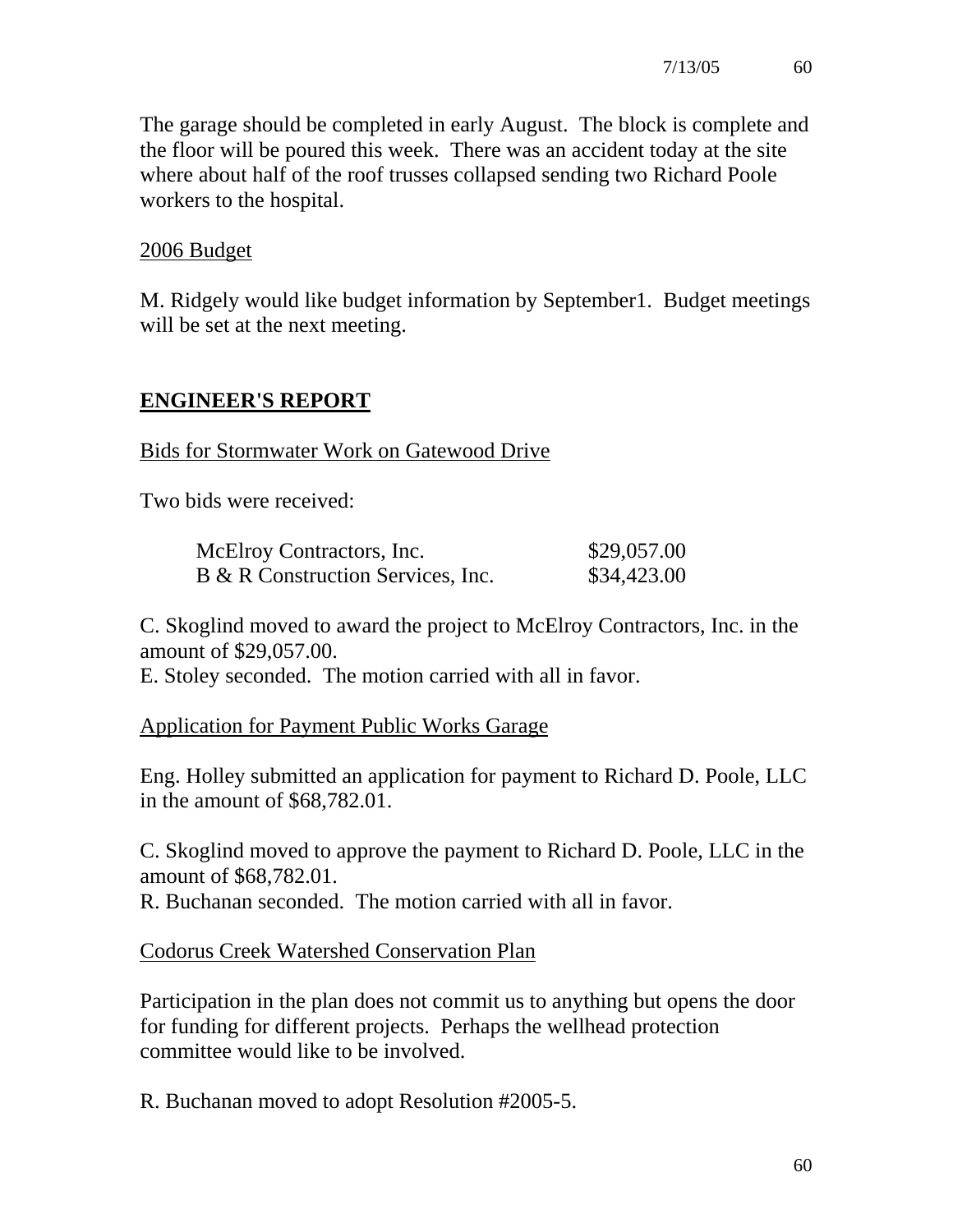M. Ridgely seconded. The motion carried with all in favor.

## **SOLICITOR'S REPORT**

#### Covington Ridge Speed Limits and Stop Intersections

Ordinance #2005-3 establishes stop intersections in Covington Ridge II and sets the speed limit at 25 mph.

C. Skoglind moved to adopt ordinance #2005-3.

E. Stoley seconded. Roll call vote:

| <b>Buchanan</b> | yes |
|-----------------|-----|
| Metz            | yes |
| Ridgely         | yes |
| Skoglind        | yes |
| Stoley          | yes |
| Schnabel        | yes |

#### Sewer Issues

Sol. Rehmeyer prepared an indemnification agreement that the Township will hold Shrewsbury Borough and the Authority harmless if any issues arise concerning the allocation of sewer capacity or charges to customers in Shrewsbury Township. It was suggested that New Freedom Borough and its Authority join in. Sol. Rehmeyer will send a copy to Attorney Hovis.

#### Alarm Ordinance

The ordinance will be advertised for adoption within 60 days.

#### Test Wells

Sol. Rehmeyer sent a letter to Atty. Blakey that we received a letter from NVR, Inc. that they have no objection to the execution of the Test Well Site Exploration Agreement.

#### York Area Tax Bureau Ordinances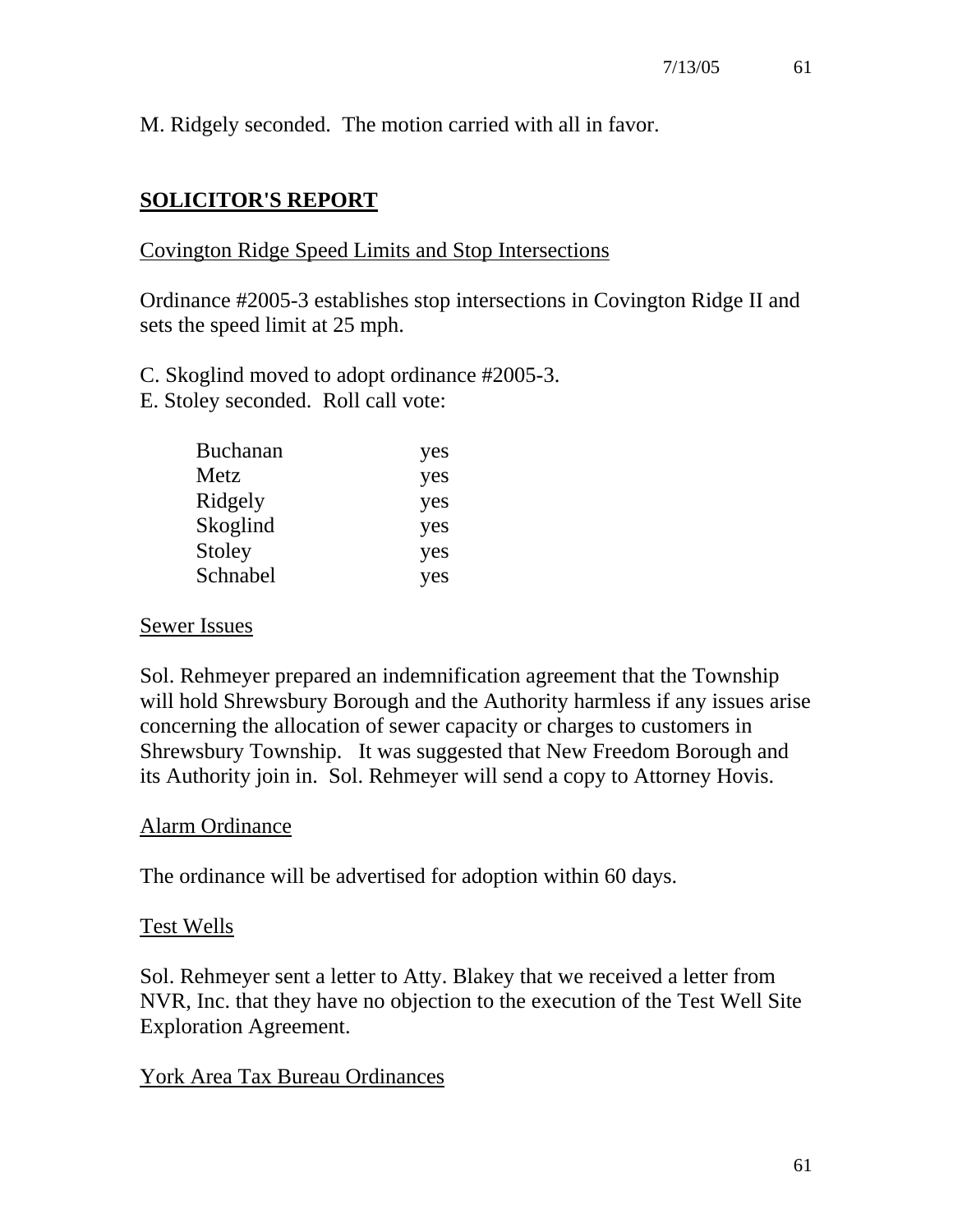The Bureau is requesting all municipalities adopt ordinances to implement a schedule of costs of collection and an ordinance requiring the earned income tax to be collected by the employer. Maryland residents are exempt

C. Skoglind moved to authorize the advertisement of the two ordinances. T. Metz seconded. The motion carried with all in favor.

### **Executive Session to discuss pending and existing litigation**

An executive session was called at 9:54 p.m. The meeting was reconvened at 10:22 p.m.

M. Ridgely moved to authorize Sol. Rehmeyer to begin enforcement proceedings against A. Douglas Miller/Grim's Glass if his agreement is not received by August 10.

C. Skoglind seconded. The motion carried with all in favor.

## **Public Safety, Welfare and Personnel**

#### Fifth Public Works Employee

Rob Seidenstricker started on June 27 and is studying to get his commercial drivers license. Initial clothing allowance was increased to \$400.00 and to change the policy for future new hires.

C. Skoglind moved to approve \$400.00 for the start-up clothing allowance and to set this amount as the allowance for new hires. E. Stoley seconded. The motion carried with all in favor.

## **Secretary's Report**

#### Bingo Stand at Carnival

M. Ridgely, P. Schnabel, E. Stoley and C. Skoglind will help in the stand on August 3 from 7 to 10 p.m.

#### **York Area Tax Bureau**

#### **Subdivision, Land Development and Zoning** – Eric W. Stoley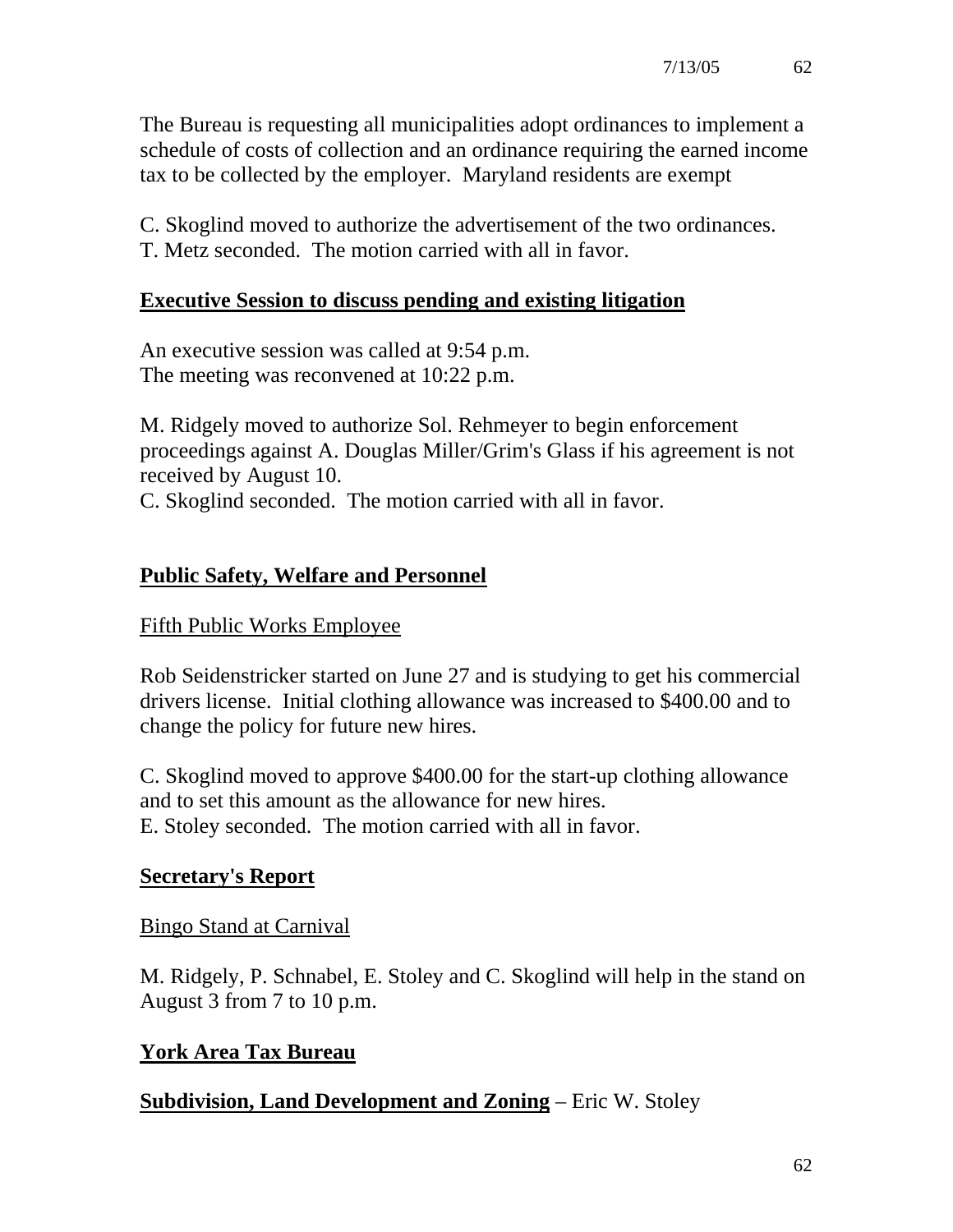### Weaver Precast Land Development Plan

E. Stoley will not support the waiver for Weaver to go straight to a final land development plan. They should submit a preliminary and then a final plan.

#### Eitzert Farms Detention Pond

E. Stoley and others on Council will not support the detention pond not being within the Borough limits and under our jurisdiction. A letter was received from Shrewsbury Township that their Supervisors would not support a special exception for such a request either. The pond is currently located in the Township on the most recently filed plan.

**Planning Commission** – Eric W. Stoley

## **Southern Regional Police** – Richard R. Buchanan

The Police Commission did not meet on the first Wednesday because of the carnival.

## **UNFINISHED BUSINESS**

#### 2004 Audit

M. Ridgely stated Steve Fair contacted the office about setting up a meeting to go over the audit report and to discuss a possible increase in the fee.

#### **NEW BUSINESS**

#### AQUA Pennsylania

This company wrote to inquire if the Borough is interested in selling the water system.

A response will be sent that we are not interested and that the York Water Company has the right of first refusal should the Borough ever decide to sell the system.